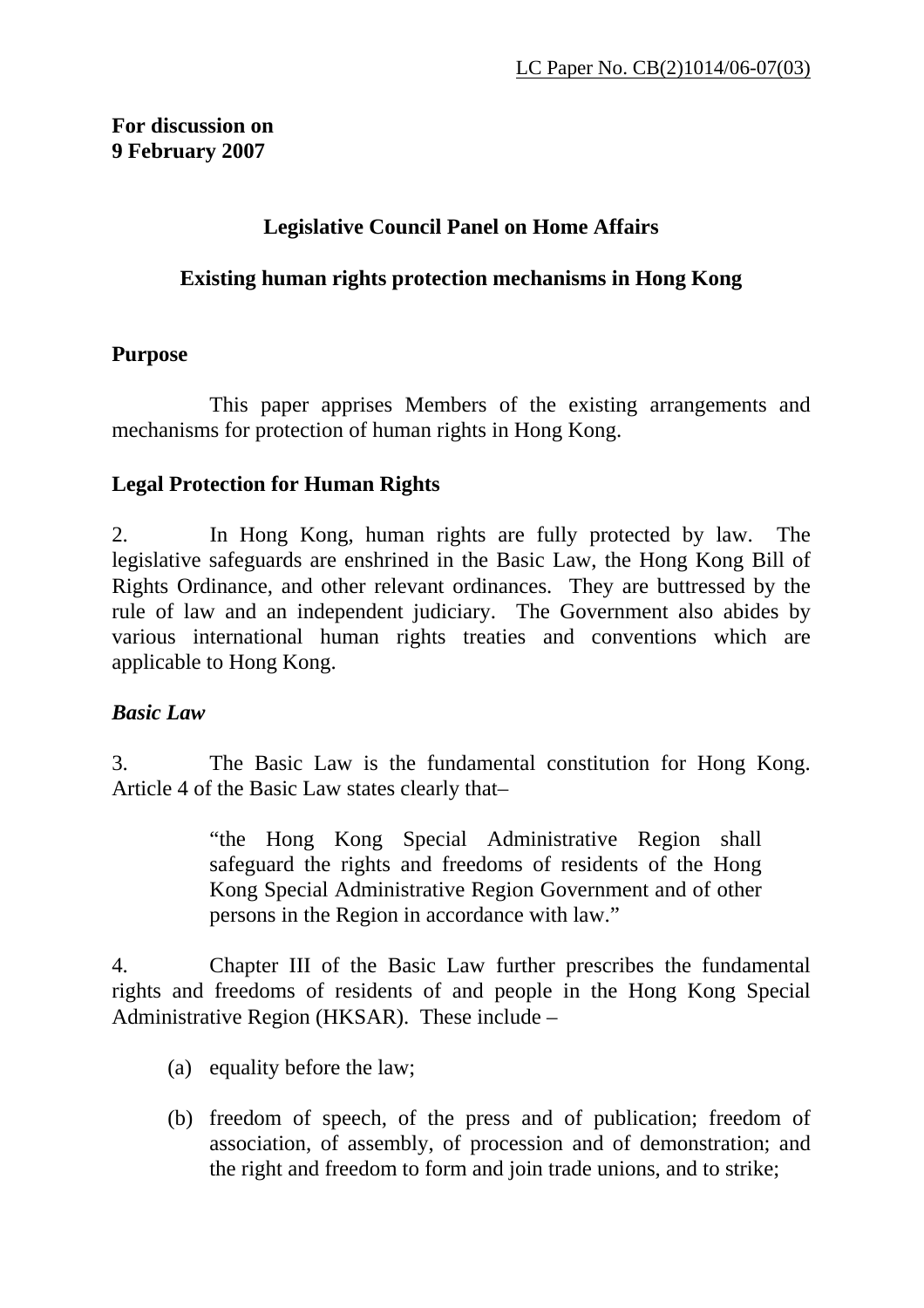- (c) freedom of the person; freedom from torture; freedom from arbitrary or unlawful arrest, detention or imprisonment; freedom from arbitrary or unlawful search of the body; and right against arbitrary or unlawful deprivation of life;
- (d) freedom from arbitrary or unlawful search of, or intrusion into, one's home or other premises;
- (e) freedom and privacy of communication;
- (f) freedom of movement within the HKSAR and freedom of emigration to other countries and regions and freedom to travel and to enter or leave HKSAR;
- (g) freedom of conscience; freedom of religious belief and freedom to preach and to conduct and participate in religious activities in public;
- (h) freedom of choice of occupation;
- (i) freedom to engage in academic research, literary and artistic creation, and other cultural activities;
- (j) right to confidential legal advice, access to the courts, choice of lawyers for timely protection of their lawful rights and interests or for representation in the courts, and to judicial remedies; right to institute legal proceedings in the courts against the acts of the executive authorities and their personnel;
- (k) right to social welfare in accordance with law; and
- (l) freedom of marriage and right to raise a family freely.

In addition, Hong Kong permanent residents enjoy the rights to vote and to stand for election in accordance with law.

#### *International Human Rights Treaties*

5. A total of 14 international human rights treaties apply to Hong Kong. These are, specifically  $-$ 

(a) International Covenant on Civil and Political Rights (ICCPR);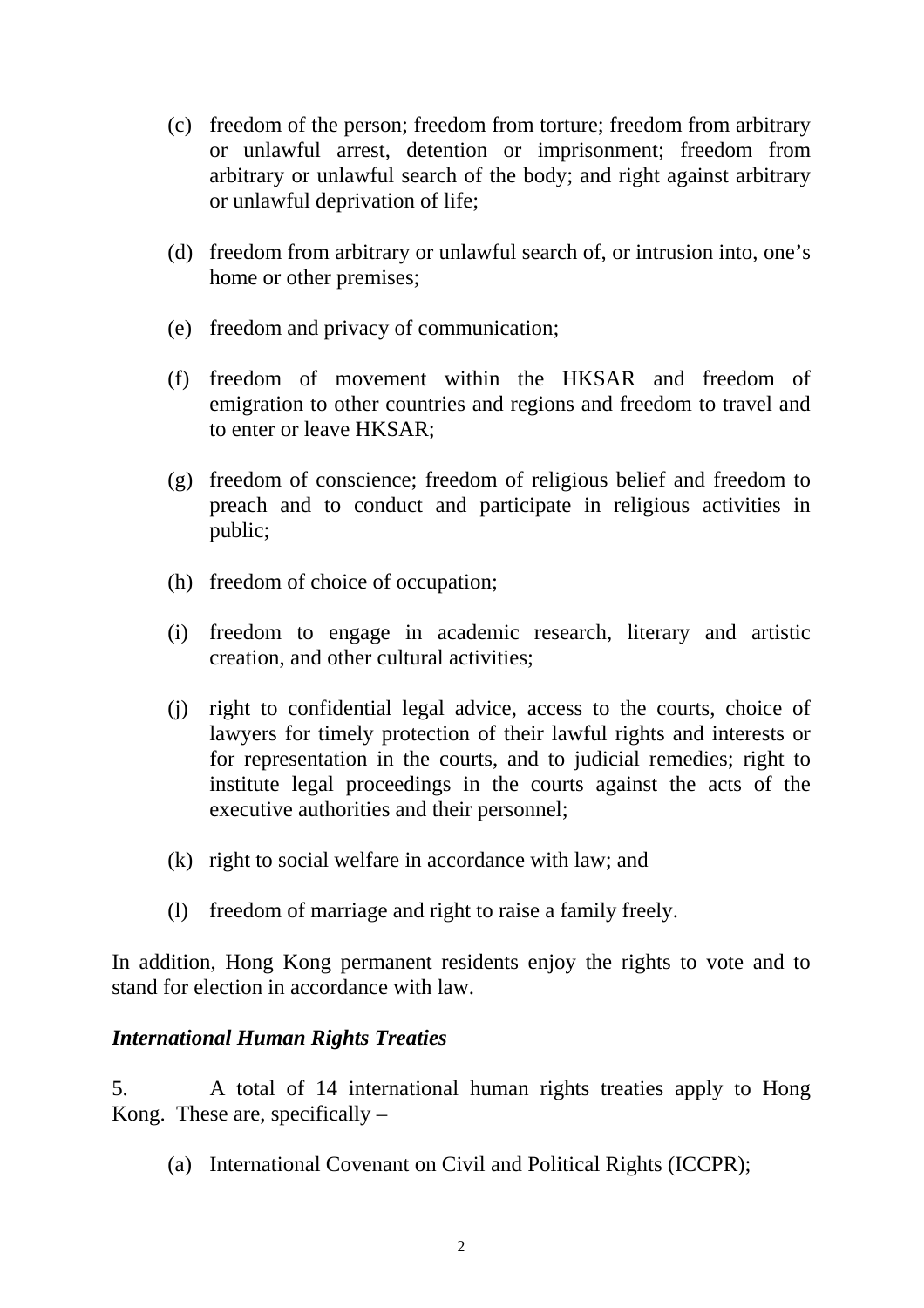- (b) International Covenant on Economic, Social and Cultural Rights (ICESCR);
- (c) International Convention on the Elimination of All Forms of Racial Discrimination (ICERD);
- (d) Convention Against Torture and Other Cruel, Inhuman or Degrading Treatment or Punishment (CAT);
- (e) Convention on the Rights of the Child (CRC);
- (f) Convention on the Elimination of All Forms of Discrimination Against Women (CEDAW);
- (g) International Agreement for the Suppression of the White Slave Traffic;
- (h) International Convention for the Suppression of the White Slave Traffic and the Protocol amending the Agreement and the Convention;
- (i) International Convention for the Suppression of the Traffic in Women and Children;
- (j) Slavery Convention and the Protocol amending the Convention;
- (k) Supplementary Convention on the Abolition of Slavery, the Slave Trade and Institutions and Practices Similar to Slavery;
- (l) Convention on the Political Rights of Women;
- (m) Convention Relating to the Status of Stateless Persons; and
- (n) Convention on Consent to Marriage, Minimum Age for Marriage and Registration of Marriages.

6. Article 39 of the Basic Law guarantees the provisions of the ICCPR and the ICESCR as applied to Hong Kong. The Article further provides that the rights and freedoms enjoyed by Hong Kong residents shall not be restricted unless as prescribed by law, and that such restriction shall not contravene the provisions in the two Covenants.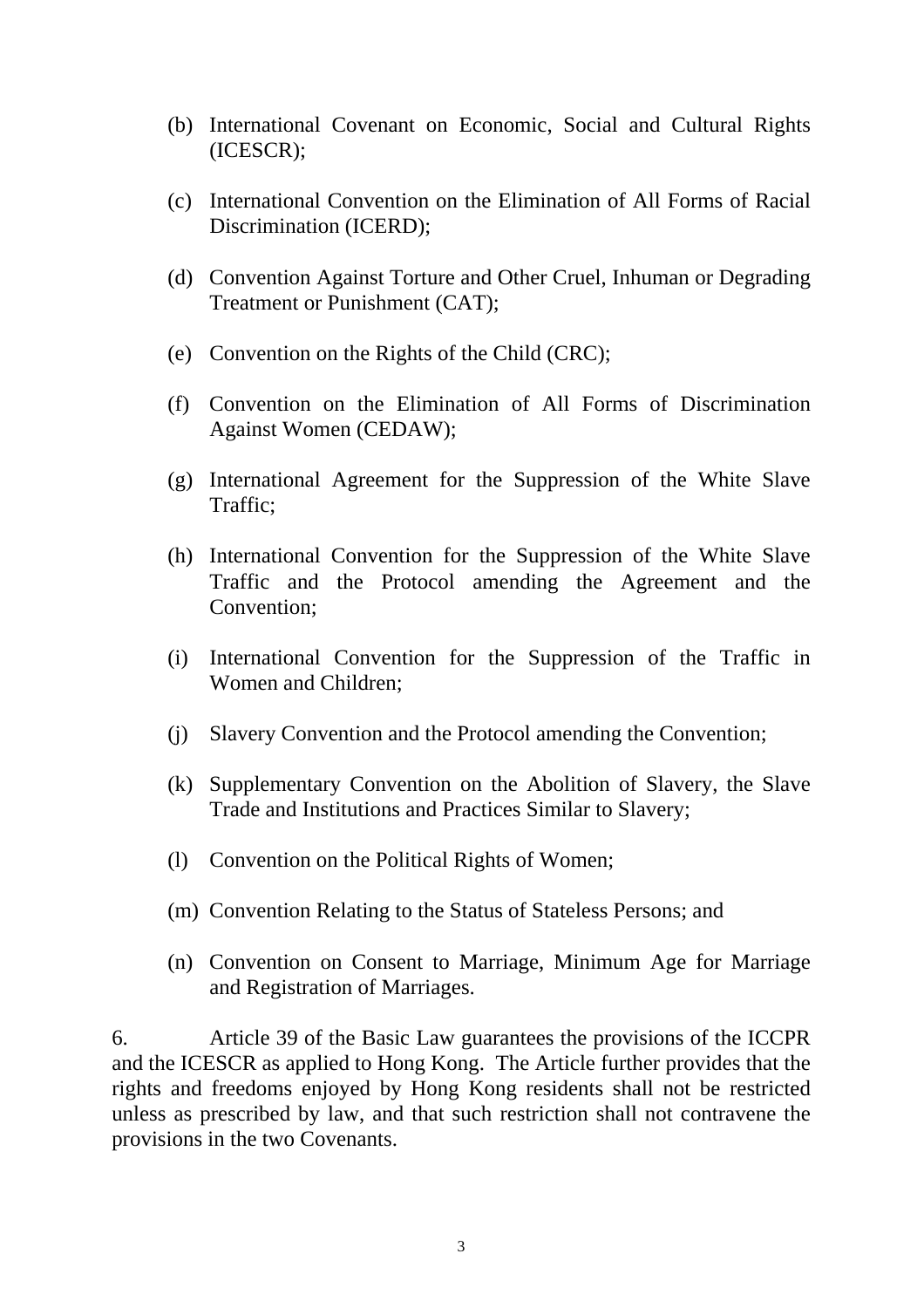## *Hong Kong Bill of Rights Ordinance*

7. The Hong Kong Bill of Rights Ordinance (Cap. 383) was enacted in June 1991 specifically to give effect in local law to the provisions of the ICCPR as applied to Hong Kong. It achieves this by setting out a detailed Bill of Rights, the terms of which are almost identical to those of the ICCPR. The Ordinance binds the Government and all public authorities.

#### *Anti-discrimination Legislation*

8. Apart from the Basic Law, the Hong Kong Bill of Rights Ordinance and international treaty obligations, further human rights protection is accorded by the enactment of the three pieces of anti-discrimination legislation, namely the Sex Discrimination Ordinance (SDO) (Cap. 480), Disability Discrimination Ordinance (DDO) (Cap. 487), and the Family Status Discrimination Ordinance (FSDO) (Cap. 527). The SDO, enacted in July 1995, renders discrimination unlawful on the grounds of sex, marital status, or pregnancy in specific areas of activity including employment, education, disposal and management of premises, government activities, provision of goods and services. The DDO, commenced in December 1996, gives people with disabilities a comprehensive system of redress in areas of life in which they may face discrimination, harassment or vilification. It covers discrimination in employment, education, transport, access to buildings and services, and participation in partnerships, professional organizations, clubs and sports. The FSDO was enacted in June 1997 to promote equal opportunities between persons of different family statuses. The areas covered by the Ordinance include employment, education, provision of goods, facilities, or services, disposal or management of premises, advisory bodies, clubs and Government.

9. A new anti-discrimination legislative proposal - the Race Discrimination Bill - has just been introduced into the Legislative Council for Members' deliberation. It proposes to render unlawful discrimination on the basis of race, colour, descent, or national or ethnic origin in the areas of employment, education, provision of goods, service, facilities and premises, public bodies, barristers, and clubs.

## **Mechanisms for Protection of Human Rights**

10. Within the framework of statutes and international treaty obligations, human rights are protected through the legal system and various statutory bodies and institutions.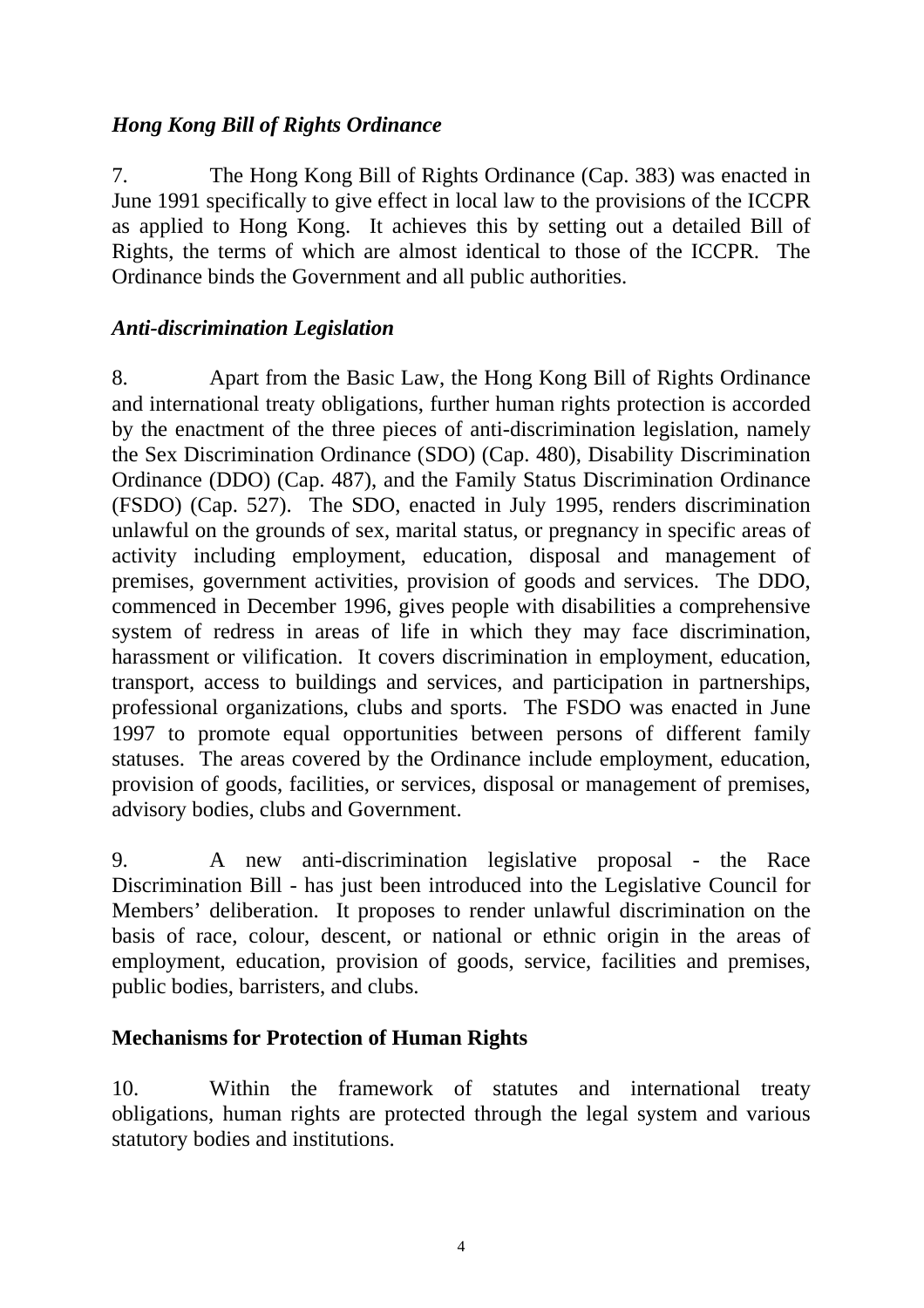## *Rule of Law*

11. The fundamental basis for the protection of human rights is the rule of law maintained by an independent judiciary.

- 12. The key principles behind the rule of law are
	- (a) *the supremacy of the law* in this context, no Government authority or official, and no individual, is above the law. No individual is punishable or can lawfully be made to suffer personally or financially except for a breach of law established before the independent courts. Where, under the law, an official or an authority has discretion to make a decision, that discretion must be exercised legally, fairly and reasonably. Where it does not do so, the decision must be capable of successful challenge before the courts. The Basic Law guarantees the right of Hong Kong residents to institute legal proceedings in the courts against the acts of the executive authorities and their personnel; and
	- (b) *equality before the law* Article 25 of the Basic Law provides that all Hong Kong residents shall be equal before the law. Article 22 provides that all offices set up in the HKSAR by departments of the Central People's Government, or by provinces, autonomous regions, or municipalities directly under the Central Government and personnel of these offices shall abide by the laws of the HKSAR. All persons, regardless of race, rank, politics, religion or sex, are equal before the law and subject to the same law. Individuals and the HKSAR Government have the same access to the courts to enforce legal rights or defend an action.

# *Independent Judiciary*

13. The Judiciary of Hong Kong is independent of the executive authorities and the legislature. Article 19 of the Basic Law provides for the independent judicial power of the HKSAR, including that of final adjudication. The courts of the HKSAR have jurisdiction over all cases in Hong Kong, except for restrictions imposed on their jurisdiction by the legal system, the Basic Law and principles previously in force in Hong Kong.

14. All judges and judicial officers are qualified legal practitioners in Hong Kong or in a common law jurisdiction and have substantial professional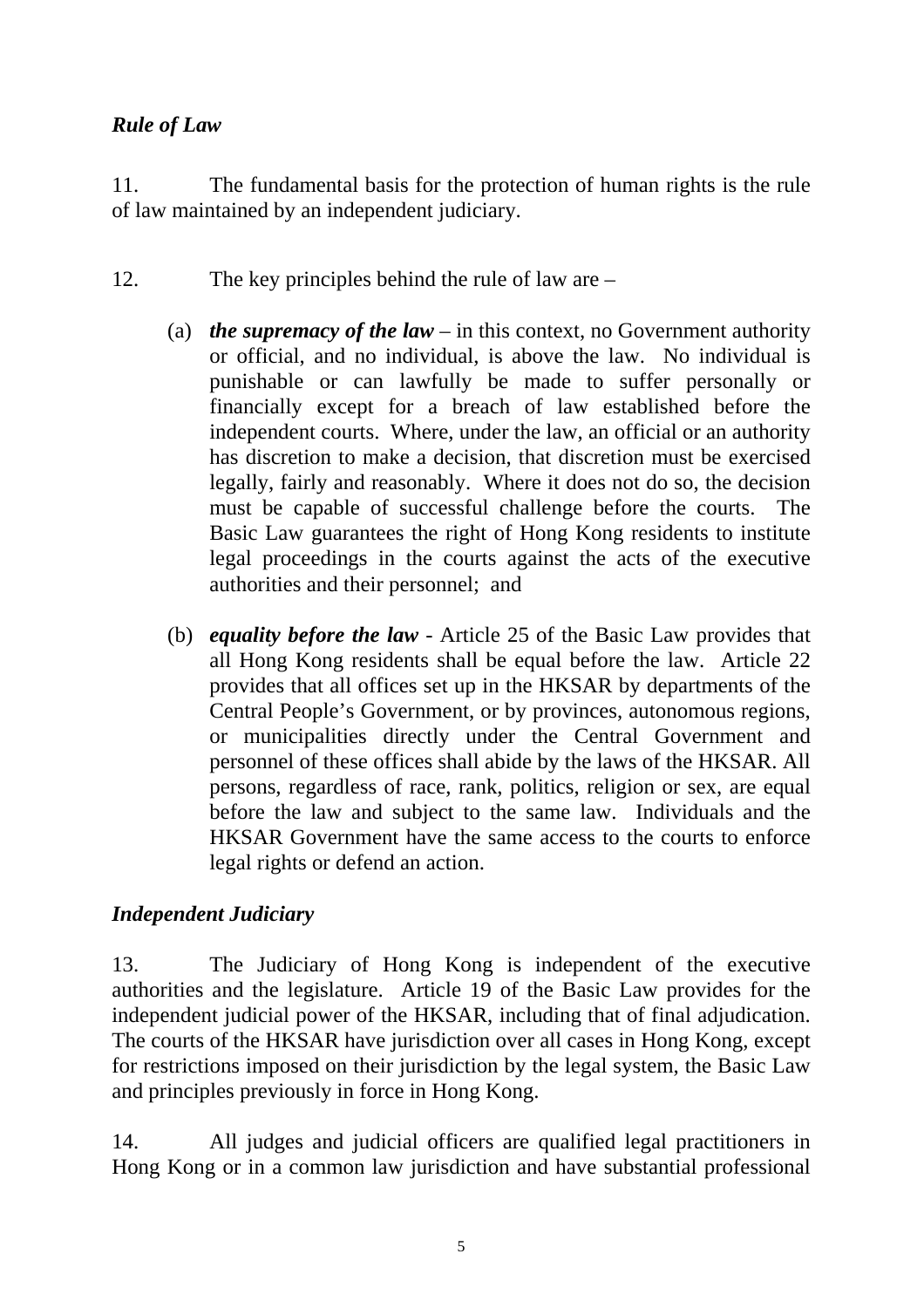experience. They also have security of tenure to ensure the independence of the Judiciary.

# *Legal Aid*

15. To ensure that any person who has reasonable grounds for pursuing or defending a legal action is not prevented from doing so by lack of means, the Government provides legal aid services through the Legal Aid Department (LAD) and the Duty Lawyer Service.

16. The LAD provides legal aid service in the form of legal representation in virtually all criminal and civil cases to eligible persons, regardless of their religion, race, nationality or residency. Applicants have to satisfy the Director of Legal Aid (DLA) of their financial eligibility (the means test) and of the justification for legal action (the merits test). In criminal cases, the DLA has the discretion to grant legal aid in the interests of justice even if the applicant fails the means test. He also has the same discretion in meritorious applications where a breach of the BORO and ICCPR as applied to Hong Kong is an issue. The grant of legal aid in cases of murder, treason or piracy with violence is mandatory. For other offences, provided the applicant passes the means test, a judge may grant legal aid notwithstanding that legal aid has been refused on merits by the DLA.

17. The Duty Lawyer Service complements the services provided by the LAD and comprises three schemes –

- (a) the *Duty Lawyer Scheme* which offers legal representation to defendants who are charged in the Magistracies and who cannot afford private representation;
- (b) the Legal Advice Scheme which provide members of the public with free legal advice through individual appointments; and
- (c) the "Tel Law Scheme" which provides taped information on the legal aspects of everyday problems.

# *Legal Aid Services Council*

18. The Legal Aid Services Council, an independent statutory body, was established in 1996. Its role is to oversee the provision of legal aid services by LAD and advise the Chief Executive on legal aid policy.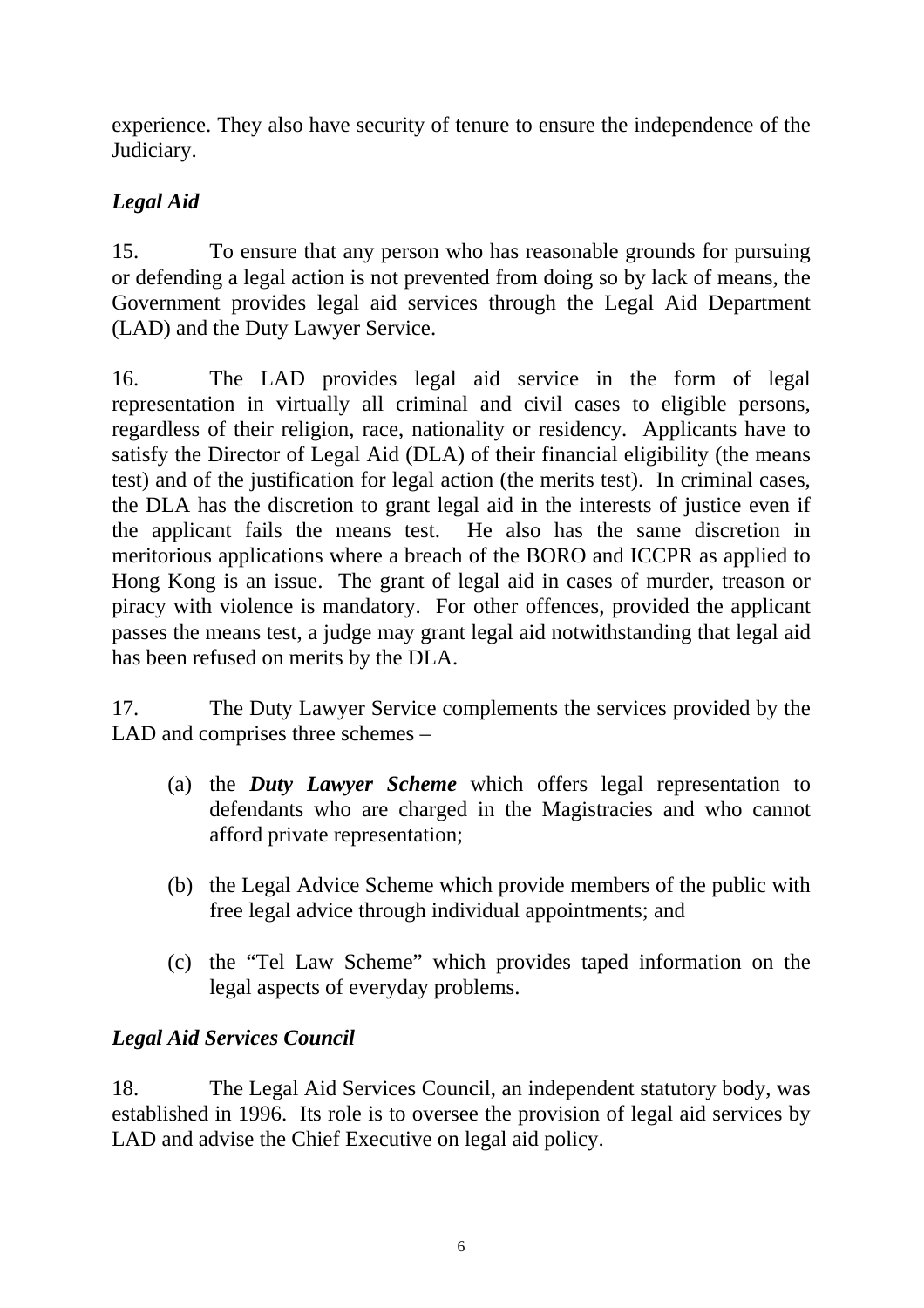## *Equal Opportunities Commission*

19. The Equal Opportunities Commission (EOC) was established as an independent statutory body under the SDO. The Commission is responsible for overseeing the implementation of the SDO, the DDO and the FSDO. Its functions include formal investigations, handling complaints, encouraging conciliation between parties in dispute, providing assistance to aggrieved persons, and publishing codes of practices on how to comply with the above three ordinances. It also undertakes public education, research and training programmes to promote equal opportunities in the community.

## *Privacy Commissioner for Personal Data*

20. The Office of the Privacy Commissioner for Personal Data was an independent statutory body established under the Personal Data (Privacy) Ordinance. It is responsible for investigations and enforcement of the Ordinance which aims particularly to protect the individual's right to privacy in relation to personal data. The responsibilities of the Privacy Commissioner also include promoting awareness and understanding of the Ordinance, publishing codes of practice on how to comply with the Ordinance, and examining proposed legislation that may affect the privacy of individuals in relation to personal data.

#### *The Ombudsman*

21. The Ombudsman is an independent authority established under The Ombudsman Ordinance to investigate and report on grievances of members of the public as a result of administrative actions. She is empowered to initiate investigation on her own volition if she is of the opinion that any person may have suffered injustice in consequence of maladministration. Her jurisdiction also extends to public bodies.

22. After her investigation of a complaint, The Ombudsman is required by law to inform the head of the organization concerned of the result of the investigation. If The Ombudsman is of the opinion that there is evidence of any maladministration on the part of the organization or that the matter concerned should be referred to the organization for further consideration, she may report her opinion and her reasons together with a statement of any remedy and recommendation that she considers necessary to the head of the organization. If she is of the opinion that a serious irregularity or injustice has taken place, she may make a report to the Chief Executive; such a report is bound by law to be laid before the Legislative Council.

## **Concluding Observations**